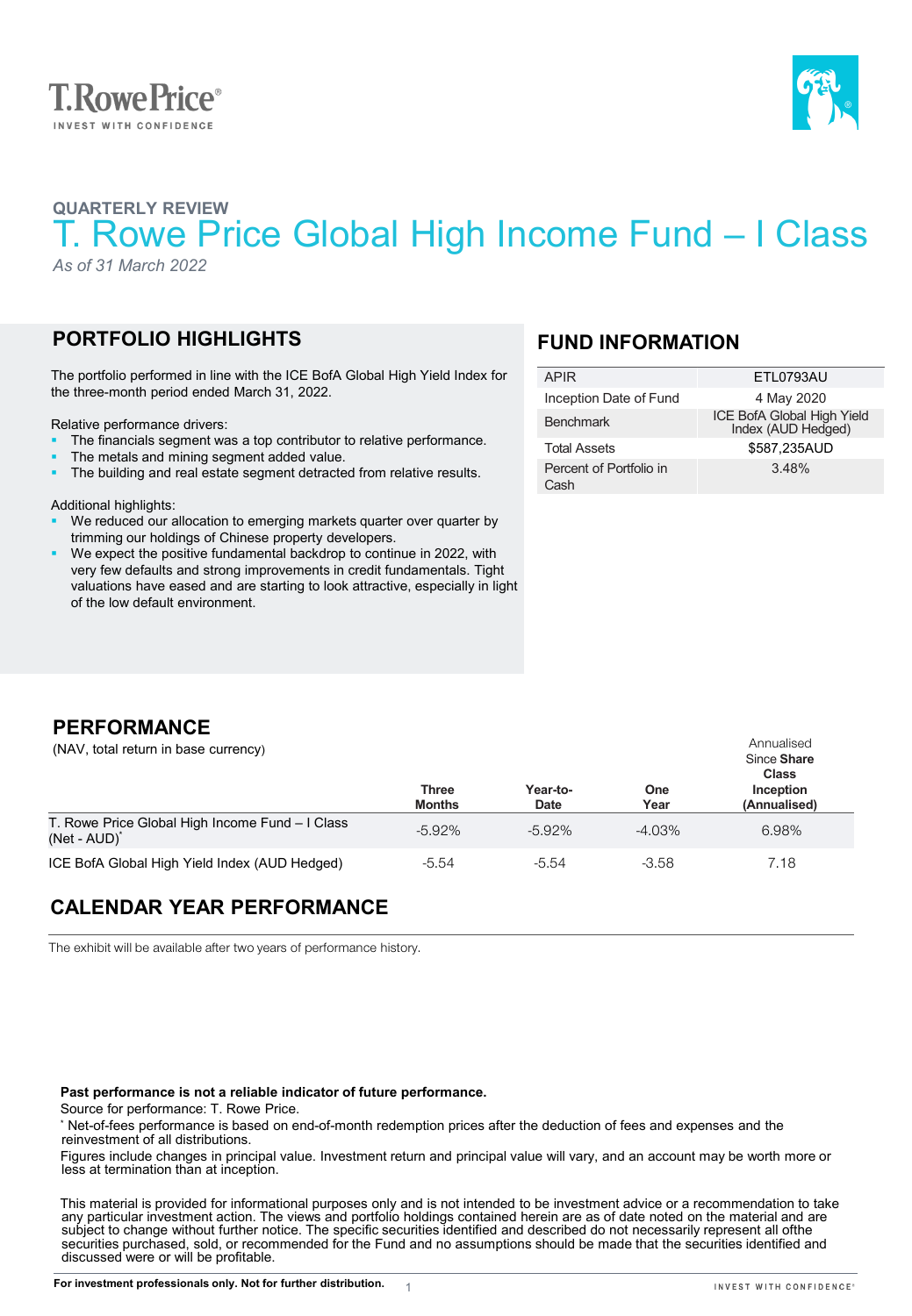## **PERFORMANCE REVIEW**

#### **Market Review**

Rising rates and continued crises in emerging markets led to three straight months of negative returns for global high yield markets. A hawkish tilt by global central banks in response to higher-thanexpected inflation prints culminated in the Federal Reserve's first rate hike since 2018 and caused significant volatility in fixed income and equity markets.

U.S. Treasury yields, especially short- and intermediate-term yields, rose in anticipation of tighter Fed monetary policy in response to elevated inflation. The yield on the benchmark 10 year U.S. Treasury increased to 2.32% from 1.52% at the end of December.

Warnings from U.S. and Ukrainian officials in mid-February that Russia was preparing to attack upended growth and inflation expectations, and the breadth of the invasion that began on February 24 took investors further by surprise. The firm sanctions on Russia that followed raised concerns about supply chains already stressed by the coronavirus. On March 8, the Biden administration announced that the U.S. was cutting off all oil imports from Russia, while European countries adopted less stringent measures. In response, oil prices surged to their highest level in a decade, while prices of other commodities rose as well in anticipation of falling Russian supply.

Despite the new source of fragility in the global economy, Fed officials communicated their resolve to act quickly to head off inflationary pressures, which they acknowledged were no longer "transitory." As anticipated, the central bank raised its short-term lending rate by 25 basis points at its March policy meeting, moving the federal funds target rate from near zero to a range of 0.25% to 0.50%. Policymakers also released an updated economic forecast, which showed they are expecting to raise rates seven times in 2022, while stating that a 50-basis-point hike was possible instead of the usual 25 basis points.

Elevated inflation expectations prompted the European Central Bank (ECB) to stick to its intention of withdrawing economic stimulus. The ECB indicated in March that it could end its asset purchase program in the third quarter, rather than at year-end. ECB President Christine Lagarde stressed that any change in interest rates would be "data dependent." The Bank of England (BoE) raised its key interest rate in February and March, aiming to curb inflation that it now expects to reach 8% by the end of June, in part due to Russia's invasion of Ukraine.

High yield capital markets produced their lightest volumes since March 2020 for two consecutive months in 1Q22 as issuers contended with a sharp increase in yields. Issuance totaled just USD 9.9 billion in March and USD 46.5 billion for the quarter, which was down 71% from the same period a year ago. Importantly, the dearth in supply provided technical support for the asset class and seemed to limit spread widening. Although the macro backdrop has become more challenging for risk assets, supportive technical conditions have enabled measures of distress in the high yield market, such as the distressed ratio, upgrade/downgrade ratio, and default rate, to all remain at extremely benign levels. The J.P. Morgan par-weighted default rate decreased to 0.23% from 0.29% in December and now sits at the lowest level on record.

#### **Strong Performance in Broadcasting Sector**

Credit selection in the financials segment added value, largely because we did not own several Russia-based/exposed financial institutions. For example, the portfolio's lack of exposure to State Transportation Leasing Company, a government-owned Russian transportation and equipment leasing company, and Russian bank Credit Bank of Moscow was beneficial.

The portfolio's overweight to the B rating tier was a top contributor to relative results as lower-quality bonds outperformed higher qualities due to interest rate movements.

### **Metals and Mining Segment Added Value**

Security selection in the metals and mining segment was beneficial, partly because we did not own Metinvest and Evraz. Metinvest is one of the largest steelmakers and iron ore producers in the Former Soviet Union. Evraz is a UKincorporated multinational steel manufacturing and mining company part-owned by Russian oligarchs with operations mainly in Russia.

### **Wireless Communications Segment Benefited**

Credit selection in the wireless communications segment contributed, partly due to T-Mobile, the second-largest wireless carrier in the U.S. With most of the T-Mobile capital structure having graduated to the investment-grade market, we have maintained a small position in the company's equity as we believe this provides an effective way to invest in what we view as the best-positioned wireless carrier at an attractive valuation. Further, we view the 2020 merger of T-Mobile and Sprint as a positive development for the industry as the major carriers consolidated from four to three players, removing Sprint as a potential price disruptor. T-Mobile's stock produced positive returns during the quarter.

Not having exposure to international telecommunications company VEON was also supportive. These bonds came under pressure as the company generates the majority of its revenue in the Russian market.

### **Building and Real Estate Segment Dragged**

Credit selection in the building and real estate segment detracted, partly due to the portfolio's holdings of Chinese property developers Country Garden and Shimao Group. Four distressed exchanges in China's property market in early 2022 dampened investor sentiment, and the recent surge in domestic omicron coronavirus cases cooled the nascent demand recovery in big cities.

### **Emerging Markets Underperformed**

From the regional standpoint, the portfolio's overweight to emerging markets was a notable detractor. Continued volatility in the China property sector and the Russian invasion of Ukraine led to underperformance compared with developed markets.

### **Automotive Segment Detracted**

Security selection in the automotive segment weighed on relative results, partly due to global automotive supplier Goodyear Tire & Rubber. These bonds experienced weakness as investors anticipated the headwinds to the company's business from higher raw materials prices and non-raw materials price inflation in 2022. However, management expects to be able to potentially recover these costs through price increases with peers.

# **PERFORMANCE POSITIONING AND ACTIVITY**

The portfolio had a zero weight to Russia at the beginning of 2022, and we continued to have no exposure at the end of the first quarter.

We reduced our allocation to emerging markets compared with last quarter. Specifically, we trimmed our holdings of property developers amid the higher-than-expected volatility as China maintains a restrictive policy stance toward the sector and battles rising coronavirus infections.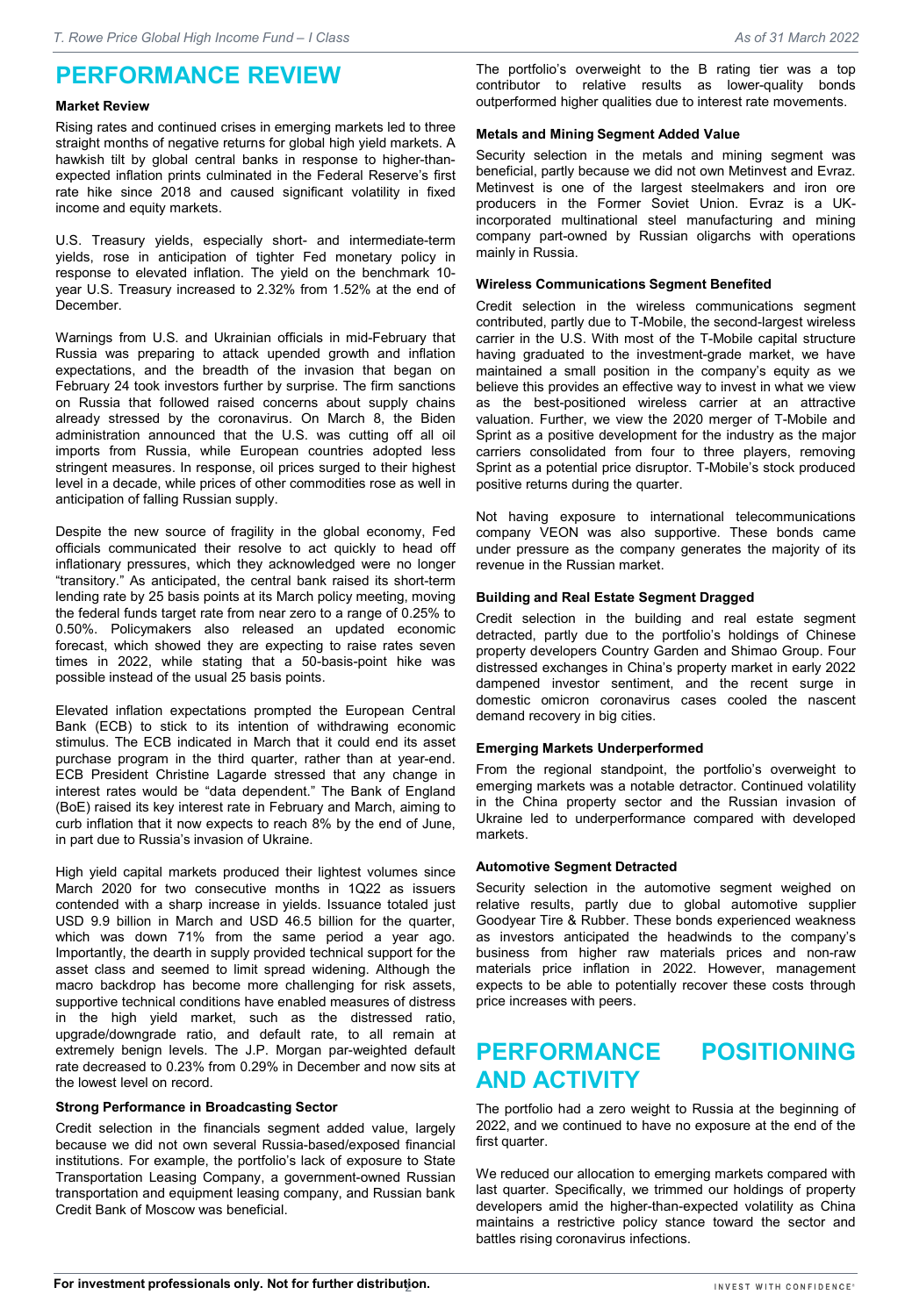From an industry perspective, we increased the portfolio's overweight to the cable operators segment, which typically provides stability during times of market volatility. We also increased our allocation to services, as we expect these companies to continue benefiting from the removal of coronavirus restrictions around the globe while being less exposed to energy shocks.

## **MANAGER'S OUTLOOK**

We expect the positive fundamental backdrop to continue in 2022, with very few defaults and strong improvements in credit fundamentals. Tight valuations have eased and are starting to look attractive, especially in light of the low default environment.

The macroeconomic environment will remain volatile. However, high yield is well positioned compared with other fixed income sectors, with a lower duration profile and a high coupon return, which can help offset negative price returns. In this context, we believe high yield is one of the few fixed income segments that can potentially generate positive absolute and strong relative returns. The diversification benefits of our approach as well as our rigorous fundamental research process leave us well positioned as we strive to deliver attractive risk-adjusted returns for our long-term investors.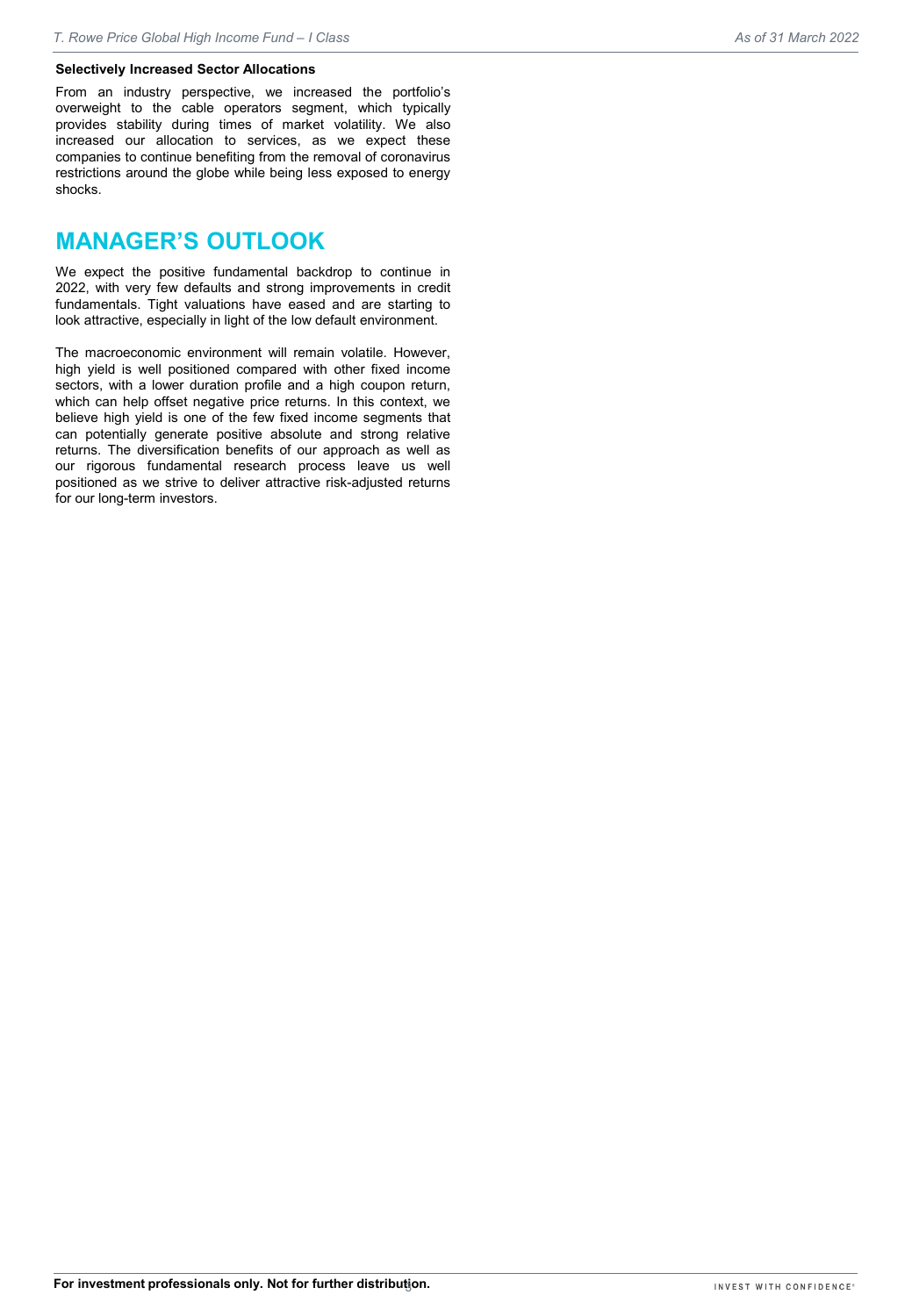## **PORTFOLIO POSITONING**

### **MARKET WEIGHTS BY REGION**

| <b>Market Value</b><br>(AUD equivalent) | % of Fund |
|-----------------------------------------|-----------|
| 299,666                                 | 51.0%     |
| 2.995                                   | 0.5%      |
| 131.423                                 | 22.4%     |
| 131,306                                 | 22.4%     |
| 7.340                                   | 1.3%      |
| 14.505                                  | 2.5%      |
|                                         |           |

\* Includes only developed countries.

### **CREDIT QUALITY DIVERSIFICATION**

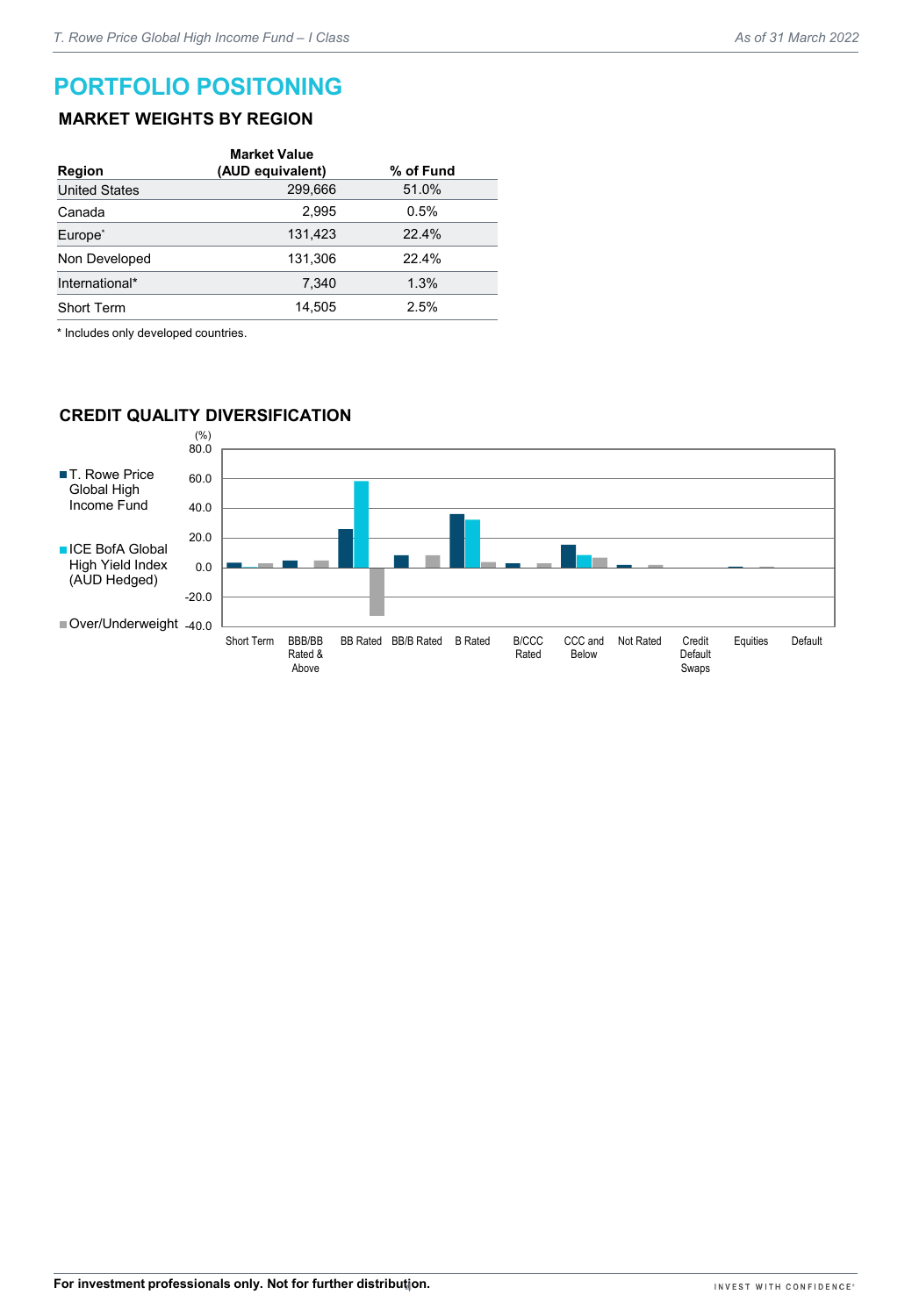# **PORTFOLIO POSITONING**

## **SIGNIFICANT OVER/UNDERWEIGHT INDUSTRIES**



## **HOLDINGS**

## **TOP 10 ISSUERS**

| <b>Issuer</b>                            | % of Fund |
|------------------------------------------|-----------|
| Petroleos Mexicanos                      | 2.6       |
| <b>LCPR Senior Secured Financing DAC</b> | 1.4       |
| Teva Pharmaceutical Industries           | 1.2       |
| Vmed O <sub>2</sub> UK                   | 1.2       |
| T-Mobile US                              | 1.2       |
| Chesapeake Energy                        | 1.1       |
| Altice France Holding                    | 1.1       |
| <b>Encore Capital</b>                    | 1.1       |
| Golden Goose                             | 1.1       |
| Albertsons                               | 1.1       |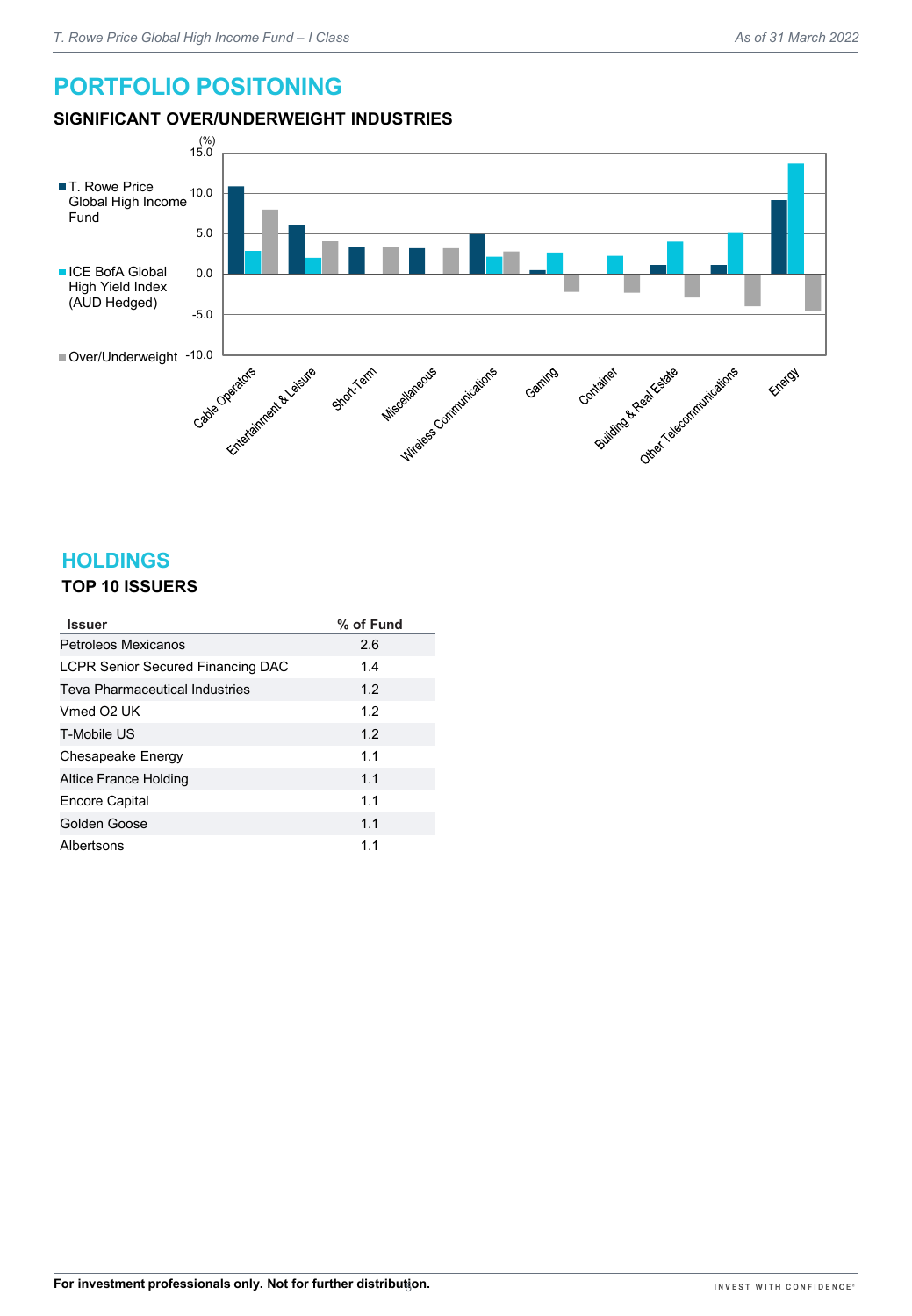## **PORTFOLIO MANAGEMENT TEAM**

|                      | <b>Managed</b><br>Fund<br>Since: | Joined<br>Firm: |
|----------------------|----------------------------------|-----------------|
| Michael Della Vedova | 2020                             | 2009            |
| Michael Connelly     | 2020                             | 2005            |
| Samy Muaddi          | 2020                             | 2006            |

## **ADDITIONAL DISCLOSURES**

Unless indicated otherwise the source of all data is T. Rowe Price.

T. Rowe Price uses a custom structure for sector and industry reporting for this product.

ICE Data Indices, LLC ("ICE DATA"), is used with permission. ICE DATA, ITS AFFILIATES AND THEIR RESPECTIVE THIRD-PARTY SUPPLIERS DISCLAIM ANY AND ALL WARRANTIES AND REPRESENTATIONS, EXPRESS AND/OR IMPLIED, INCLUDING ANY WARRANTIES OF MERCHANTABILITY OR FITNESS FOR A PARTICULAR PURPOSE OR USE, INCLUDING THE INDICES, INDEX DATA AND ANY DATA INCLUDED IN, RELATED TO, OR DERIVED THEREFROM. NEITHER ICE DATA, ITS AFFILIATES NOR THEIR RESPECTIVE THIRD-PARTY SUPPLIERS SHALL BE SUBJECT TO ANY DAMAGES OR LIABILITY WITH RESPECT TO THE ADEQUACY, ACCURACY, TIMELINESS OR COMPLETENESS OF THE INDICES OR THE INDEX DATA OR ANY COMPONENT THEREOF, AND THE INDICES AND INDEX DATA AND ALL COMPONENTS THEREOF ARE PROVIDED ON AN "AS IS" BASIS AND YOUR USE IS AT YOUR OWN RISK. ICE DATA, ITS AFFILIATES AND THEIR RESPECTIVE THIRD-PARTY SUPPLIERS DO NOT SPONSOR, ENDORSE, OR RECOMMEND T. ROWE PRICE OR ANY OF ITS PRODUCTS OR SERVICES.

Credit ratings for the securities held in the Fund are provided by Moody's, Standard & Poor's and Fitch and are converted to the Standard & Poor's nomenclature. If the rating agencies differ, the highest rating is applied to the security. If a rating is not available, the security is classified as Not Rated (NR). T. Rowe Price uses the rating of the underlying investment vehicle to determine the creditworthiness of credit default swaps and sovereign securities. The Fund is not rated by any agency.

© 2022, Moody's Corporation, Moody's Investors Service, Inc., Moody's Analytics, Inc. and/or their licensors and affiliates (collectively, "Moody's"). All rights reserved. Moody's ratings and other information ("Moody's Information") are proprietary to Moody's and/or its licensors and are protected by copyright and other intellectual property laws. Moody's Information is licensed to Client by Moody's. MOODY'S INFORMATION MAY NOT BE COPIED OR OTHERWISE REPRODUCED, REPACKAGED, FURTHER TRANSMITTED, TRANSFERRED, DISSEMINATED, REDISTRIBUTED OR RESOLD, OR STORED FOR SUBSEQUENT USE FOR ANY SUCH PURPOSE, IN WHOLE OR IN PART, IN ANY FORM OR MANNER OR BY ANY MEANS WHATSOEVER, BY ANY PERSON WITHOUT MOODY'S PRIOR WRITTEN CONSENT. Moody's (R) is a registered trademark.

Certain numbers in this report may not equal stated totals due to rounding. Unless otherwise stated, all data is as of the report production date.